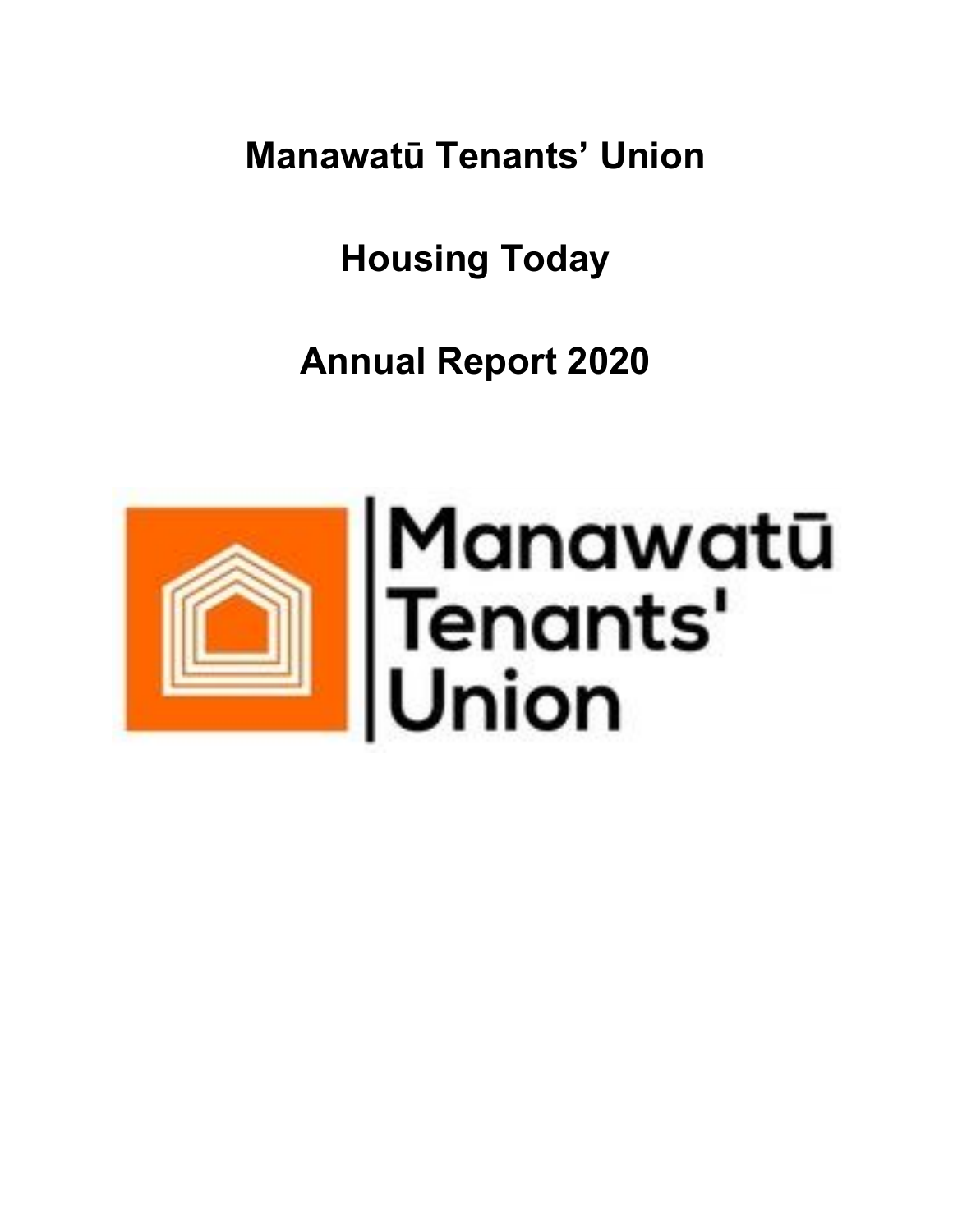# **MTU Committee and Staff**

**Chairperson** Lawrence O'Halloran

**Secretary** Izzy Pat

**Treasurer/s** Leigh Basile Lorna Ryland **Committee Members**

Leigh Basile Jean Hera Kelly Renata Kathleen Stephens Judith Lacy

**Coordinator** Ben Schmidt

**Administrator and Analyst** Daniel Ryland

**Data Entry Volunteer** Jeremy Parry

With thanks to those who have served on the committee in the past year and previously for their leadership and contributions.

And Kevin Reilly, Lifetime member of the Manawatu Tenants' Union

### **With acknowledgement to:**

- Ministry of Social Development
- Palmerston North City Council
- Massey University Students' Association
- Palmerston North Community Services Council,
- Community Organisation Grants Scheme,
- Catholic Diocese of Palmerston North,
- Thomas MCarthy Trust.
- Lottery Community Funding
- Lion Foundation
- Tenant Advocates' Network
- Housing Advice Centre
- Mediaworks
- Palmerston North District Court
- Manawatu Homes Budgeting **Services**
- UCOL

Thanks also to our many valued supporters and partners across the community.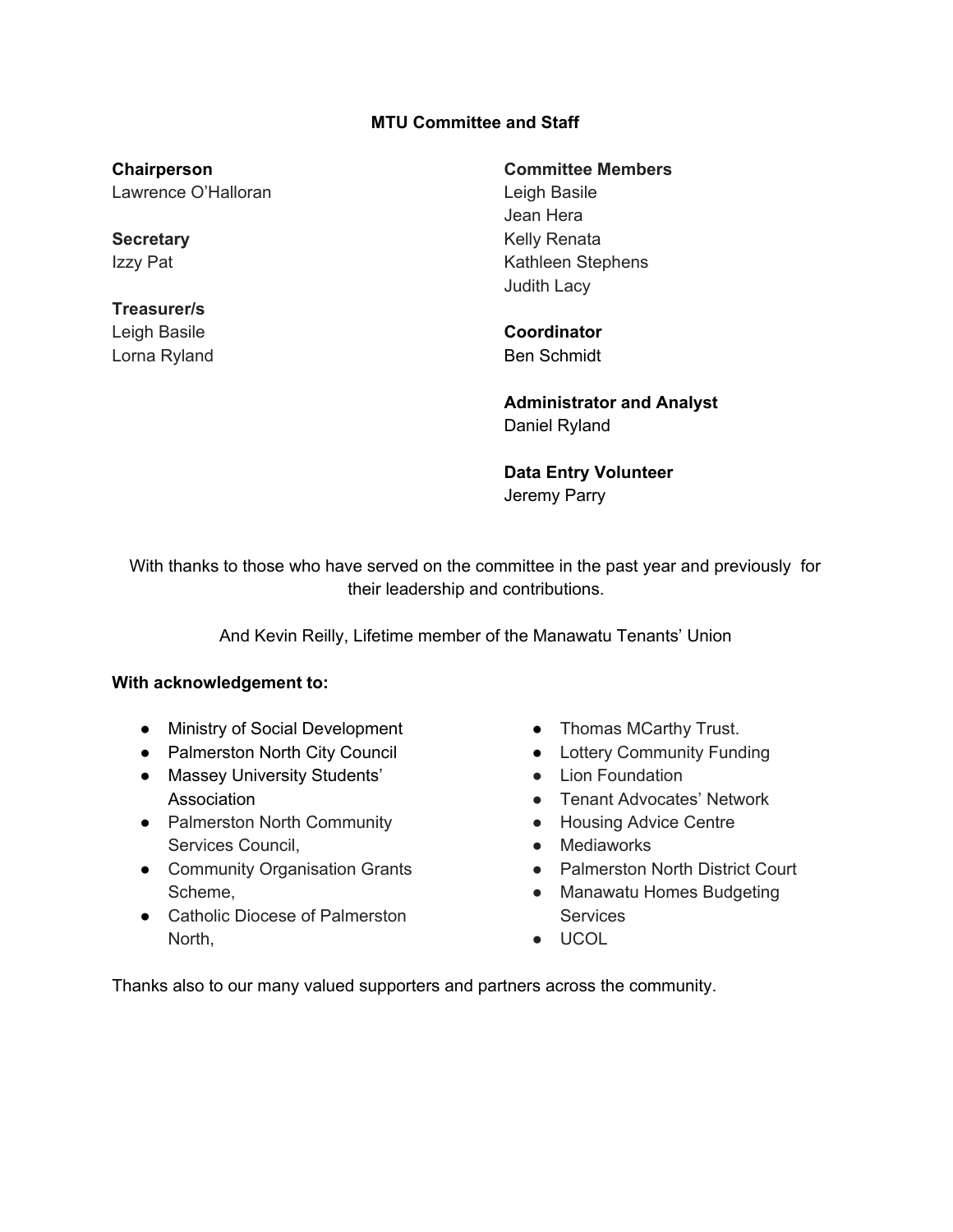# **MTU Coordinator's Report 2020**

Ben Schmidt, Coordinator

Growing numbers of tenant issues and COVID-19 have defined this year to date. Strong welfare support for tenants and the community during COVID-19 has yet to develop into longer term changes for a fairer society where all people can enjoy stable, warm, dry, whare and housing as a basic human right. This report comments on:

- Tenancy Issues and Trends
- Societal Advocacy
- Community Engagement and Relationships
- Internal changes
- What's next

## **Tenancy Issues and Trends**

Primary issues facing tenants continue to be sub-standard housing and evictions/termination of tenancies. We are increasingly working with tenants and people experiencing homelessness, acknowledging that this has been influenced by our adoption of a more consistent definition of homelessness. While MTU is a Manawatū organisation, we have worked at times with tenants across the country; including on the East Coast, South Island, Wellington, Auckland, and surrounding towns and cities.

In contrast to previous years, MTU has represented tenants at the tenancy tribunal on several occasions. Awards by the Tenancy Tribunal continue to not fully reflect the impact of housing issues on tenants, which we hope will be improved by the upcoming Residential Tenancies Act (RTA) Amendment Bill.

COVID-19 saw new contacts drop significantly, with flatmates and boarders especially vulnerable during Level 4. This was accompanied by a major increase in support available to tenants alongside a reduction in barriers to emergency housing. As COVID protections for tenants are dropped by the government, we are again working with more tenants than the same time last year.

Of significant concern is the continued lack of rent control to limit rent increases. Over the past few years, this has been a major issue. With the rent freeze in place until September 2020, it is crucial that restrictions are placed on rent increases emerging from this period as unemployment is predicted to peak. Coinciding with the election, this will likely be a make or break moment for advancing tenant rights.

The impact of Kainga Ora moving towards a social focus has been hugely encouraging for our mahi, and for the tenants we work with. More importantly, it demonstrates the need for more state housing, the failure of the private market, and that a better renting system is possible.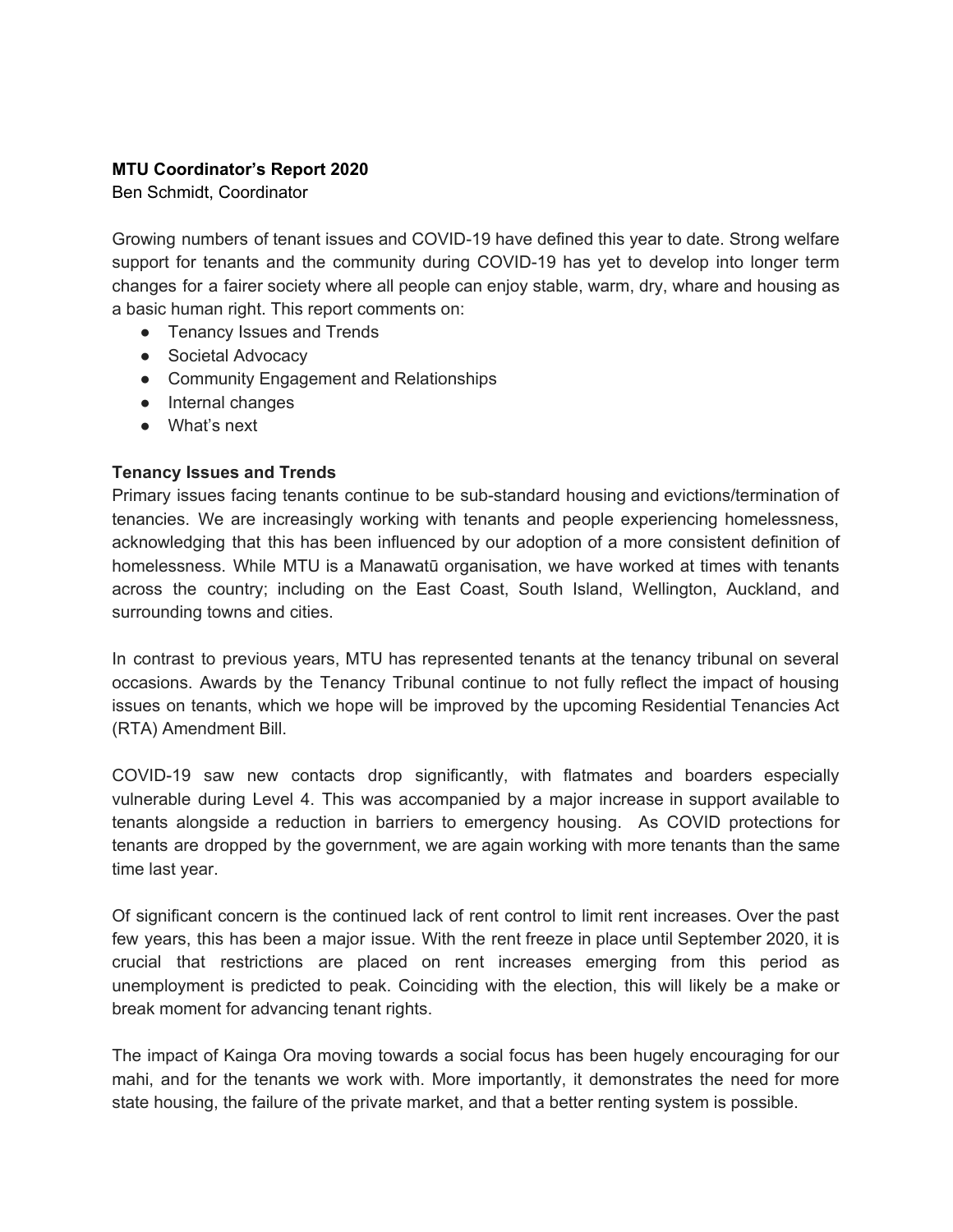Collecting feedback continues to prove challenging, however the feedback gained is overwhelmingly positive. The *Data Report* provides a more comprehensive outline of our advice and advocacy work over the last year.

### **Societal Advocacy**

MTU continues to engage nationally with the Tenant Advocate Network, and has attended hui in other regions to support the development of tenant advocacy organisations and practice.

In response to a lack of stronger government action on COVID-19 for renters, we organised an open letter to Ministers calling for stronger COVID-19 protections for tenants, signed by fourteen other national and local organisations.

In addition to regular lobbying and campaigning, we have made at least five different submissions for local and national government proposals. The Palmerston North City Council has continued to set an example for local government by further building social housing and retaining subsidised rent.

Domestic violence continues to be a significant issue for tenants and the community, leading to MTU working to join the Manawatū Abuse Intervention Network, organising a hui on strengthening tenancy rights for abuse survivors, building partner relationships, and lobbying the government for stronger protections in this area.

## **Community Engagement and Relationships**

Community engagement and events has included both education seminars with community organisations, and public events/expos. Engagement with media has included our continued Access Radio *Flatting Today Show,* and mention in *Stuff, NZ Herald, RNZ, Mediaworks,* amongst others.

Partnership and whanaungatanga is crucial to our practice and achieving positive outcomes for tenants. Formally, this includes MoU's held with the Housing Advice Centre and Manawatu Home Budgeting Services. Informally, we value and utilise relationships with a range of community workers and organisations who are invaluable to the work we do.

### **Internal changes**

Joined by some new faces on the MTU committee, we have seen an ongoing review of MTU Policies and further work on improving procedures. MTU welcomed Jeremy Parry to join the MTU team in entering data and conducting data analysis as a volunteer, which is greatly appreciated. Kerry Howe, RSW and former committee member, continues to provide free supervision for myself which is greatly appreciated.

## **What Next?**